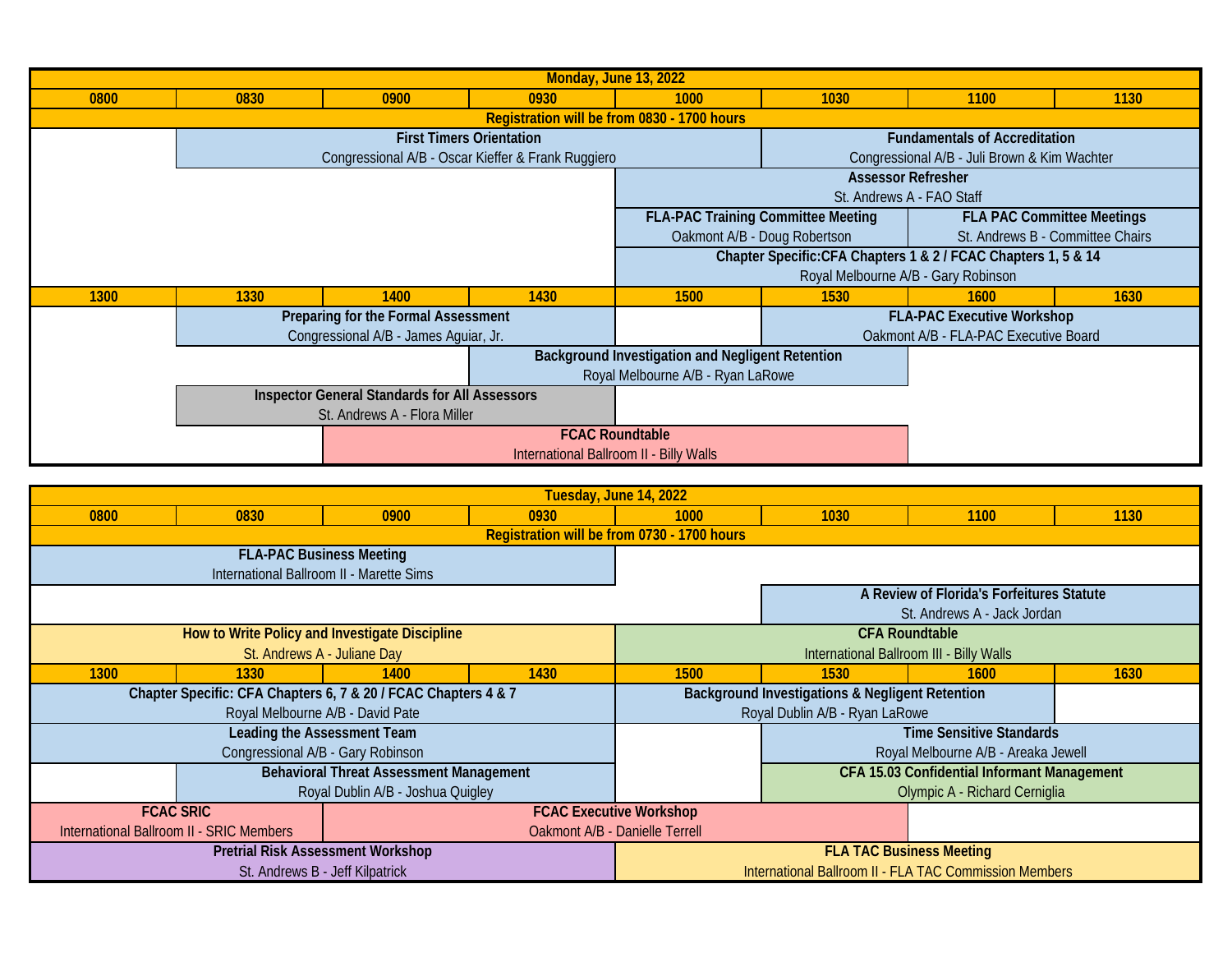| Wednesday, June 15, 2022                          |                            |                                                               |                                    |                                                             |                            |                                                             |      |  |
|---------------------------------------------------|----------------------------|---------------------------------------------------------------|------------------------------------|-------------------------------------------------------------|----------------------------|-------------------------------------------------------------|------|--|
| 0800                                              | 0830                       | 0900                                                          | 0930                               | 1000                                                        | 1030                       | 1100                                                        | 1130 |  |
|                                                   |                            |                                                               |                                    | Registration will be from 0730 - 1700 hours                 |                            |                                                             |      |  |
| Let's Talk: An Accreditation Manager's Roundtable |                            |                                                               |                                    |                                                             |                            |                                                             |      |  |
|                                                   |                            | Congressional A/B - Juli Brown                                |                                    |                                                             |                            |                                                             |      |  |
|                                                   |                            | Chapter Specific Standards CFA 27.13 & 28.02                  |                                    |                                                             |                            | CFA Most Common Non-Compliance Issues and How to Avoid Them |      |  |
|                                                   |                            | Royal Melbourne A/B - Doug Robertson                          |                                    |                                                             |                            | Congressional A/B - Billy Walls                             |      |  |
|                                                   |                            | <b>FCAC Panel Review A</b>                                    |                                    | <b>FCAC Commission Meeting</b>                              |                            |                                                             |      |  |
|                                                   |                            | St. Andrews A - FAO Staff                                     |                                    | International Ballroom II - FAO Staff                       |                            |                                                             |      |  |
|                                                   | <b>FCAC Panel Review B</b> |                                                               |                                    | <b>Pretrial Risk Assessment Workshop</b>                    |                            |                                                             |      |  |
|                                                   | Oakmont A/B - FAO Staff    |                                                               |                                    | St. Andrews B - Jeff Kilpatrick                             |                            |                                                             |      |  |
| 1300                                              | 1330                       | 1400                                                          | 1430                               | 1500                                                        | 1530                       | 1600                                                        | 1630 |  |
|                                                   |                            | <b>Critical Issues in Public Safety Wellness and Recovery</b> |                                    |                                                             |                            |                                                             |      |  |
| Royal Dublin A/B - Brandy Benson & Amanda Newton  |                            |                                                               |                                    |                                                             |                            |                                                             |      |  |
|                                                   |                            |                                                               | Florida Statute 119 Public Records |                                                             |                            |                                                             |      |  |
|                                                   |                            |                                                               |                                    | Congressional A/B - Kattie Privett & Ann Rozycki-Fierro     |                            |                                                             |      |  |
| <b>CFA SRIC</b>                                   |                            |                                                               |                                    | <b>CFA Executive Workshop</b>                               |                            |                                                             |      |  |
| International Ballroom II - Billy Walls           |                            |                                                               |                                    | Oakmont A/B - Danielle Terrell                              |                            |                                                             |      |  |
| <b>FMJS Updates</b>                               |                            |                                                               |                                    | Withdrawal and Medically Observed Detox for Drugs & Alcohol |                            |                                                             |      |  |
| St. Andrews B - Isaiah Dennard                    |                            |                                                               |                                    |                                                             | St. Andrews A - Joy Ozelie |                                                             |      |  |

| Thursday, June 16, 2022                                  |                            |      |                                               |      |                                                              |             |      |  |  |
|----------------------------------------------------------|----------------------------|------|-----------------------------------------------|------|--------------------------------------------------------------|-------------|------|--|--|
| 0800                                                     | 0830                       | 0900 | 0930                                          | 1000 | 1030                                                         | 1100        | 1130 |  |  |
|                                                          | <b>CFA Panel Reviews A</b> |      | <b>CFA Commission Meeting</b>                 |      |                                                              |             |      |  |  |
| St. Andrews A - FAO Staff                                |                            |      | International Ballroom II - CFA Commission    |      |                                                              |             |      |  |  |
| <b>CFA Panel Reviews B</b>                               |                            |      |                                               |      |                                                              |             |      |  |  |
| Oakmont A/B - FAO Staff                                  |                            |      |                                               |      |                                                              |             |      |  |  |
|                                                          | <b>CFA Panel Reviews C</b> |      |                                               |      |                                                              |             |      |  |  |
| Royal Melbourne A/B - FAO Staff                          |                            |      |                                               |      |                                                              |             |      |  |  |
| 1300                                                     | 1330                       | 1400 | 1430                                          | 1500 | 1530                                                         | <b>1600</b> | 1630 |  |  |
| <b>Certified Accreditation Professionals Q&amp;A</b>     |                            |      | <b>Police Suicides: Preventable Tragedies</b> |      |                                                              |             |      |  |  |
| Suite 249 (second floor) - Wanda White                   |                            |      | International Ballroom III - Charles Kenniff  |      |                                                              |             |      |  |  |
| File Building Tips and Tricks                            |                            |      |                                               |      | Validated Sampling Method for Inspections/Audits/Inventories |             |      |  |  |
| Kissimmee (Osceola County Conference Ctr) - Gary Barrett |                            |      |                                               |      | Kissimmee (Osceola County Conference Ctr) - Gary Robinson    |             |      |  |  |
| <b>FLA TAC Roundtable</b>                                |                            |      |                                               |      |                                                              |             |      |  |  |
| Royal Dublin A/B - Lisa Cahill                           |                            |      |                                               |      |                                                              |             |      |  |  |
| <b>FMJS Updates</b>                                      |                            |      |                                               |      |                                                              |             |      |  |  |
| Colonial B - Isaiah Dennard                              |                            |      |                                               |      |                                                              |             |      |  |  |
| <b>IG Roundtable</b>                                     |                            |      |                                               |      |                                                              |             |      |  |  |
| Wentworth - Julie Lefheris & Dawn Case                   |                            |      |                                               |      |                                                              |             |      |  |  |